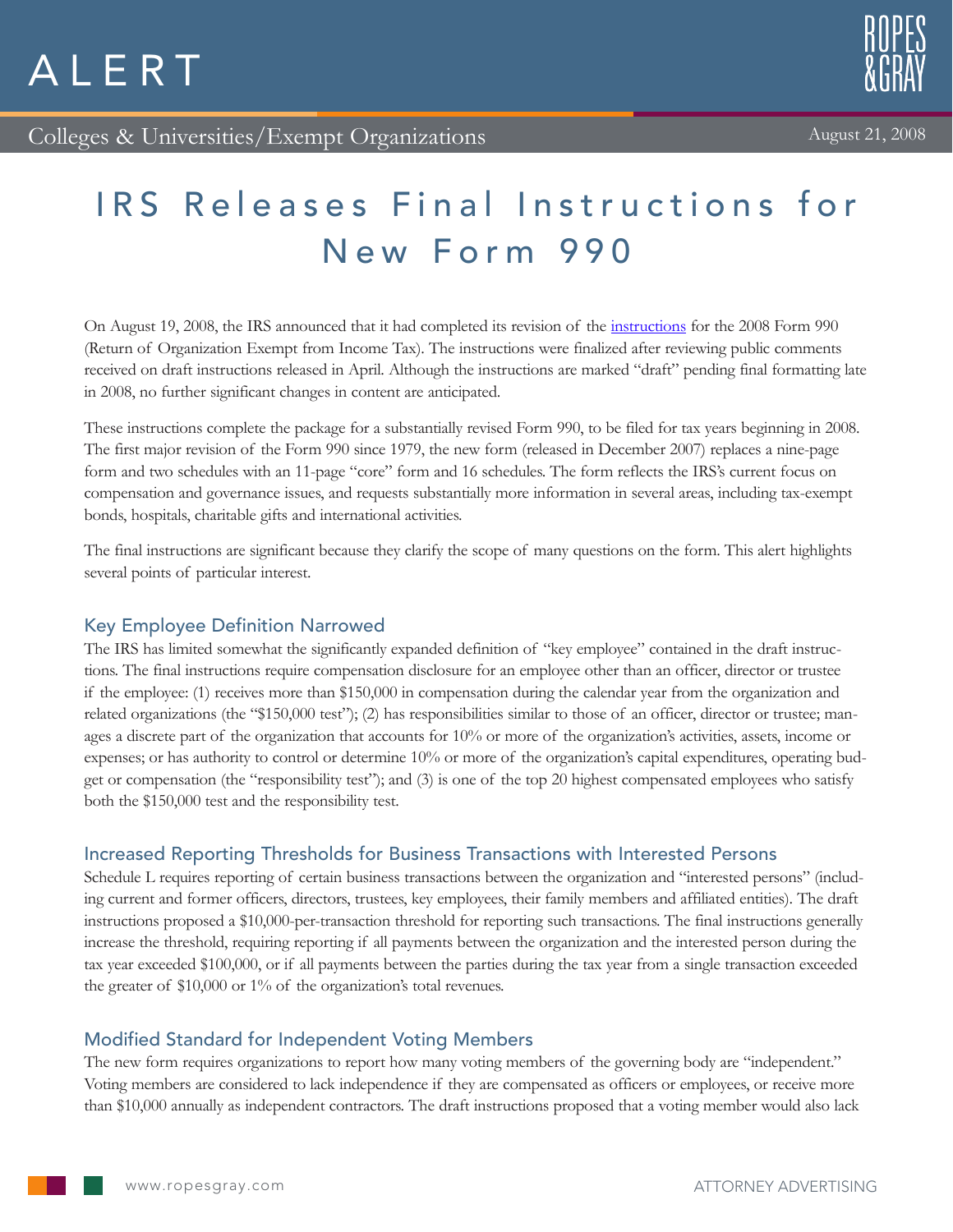independence if he or she received a "material financial benefit" from the organization. The IRS deleted the material financial benefit standard from the final instructions. Instead, a voting member will be considered to lack independence if the member (or a family member) is involved in a transaction with the organization or a related organization that would be reported on Schedule L (Transactions with Interested Persons).

#### Business Relationships Among Officers, Directors, Trustees and Key Employees

Like the 2007 Form 990, the new form requires organizations to report business relationships among insiders. The broad definition of "business relationship" in the draft instructions has been narrowed to exclude business transactions in the ordinary course of either party's business on the same terms as generally offered to the public. In addition, the threshold for reporting business transactions has been increased from \$5,000 to \$10,000.

#### Reasonable Efforts Standard for Obtaining Information from Trustees, Officers and Others

The final instructions state that organizations are required to engage in no more than a "reasonable effort" to obtain the information necessary to answer certain questions on the form, including those related to director/trustee independence, business and family relationships among insiders, compensation paid by related organizations and business transactions between the organization and interested persons. The instructions suggest that reasonable effort may involve distributing an annual questionnaire designed to gather the information required by the form.

#### Governing Body Review of Form 990

The new form asks whether a copy of the Form 990 was provided to the organization's governing body, and for a description of the review process. The final instructions clarify that this question may be answered affirmatively if, for example, each board member is sent the form by e-mail before it was filed, even if no board member ever reviewed the form. However, the review process (or lack thereof) must still be described.

#### Changes in Deferred Compensation Reporting

Although the IRS requested comments on whether deferred compensation should be subject to reporting prior to vesting, the final instructions retain the requirement that compensation earned or accrued in, or attributable to, one year, and deferred to a future year, must be reported on Schedule J, whether or not funded, vested or subject to a substantial risk of forfeiture. The final instructions state that the annual increase in the actuarial value of a defined benefit plan must be reported as deferred compensation (using a reasonable estimate if actual numbers are not available), but that earnings accrued on deferred amounts in a defined contribution plan need not be reported.

#### \$10,000 Exception for Compensation Paid by Related Organizations

The core form generally requires compensation reporting of amounts paid to the filing organization's officers, directors, trustees and key and highly compensated employees by related organizations. The final instructions clarify that only "reportable" (i.e., W-2 and 1099) compensation paid by a related organization that exceeds \$10,000 should be reported on the core form (although this exception does not apply to other types of compensation, nor to reporting on Schedule J). Note that the final instructions retain the "volunteer exception" to related organization compensation reporting, i.e., compensation paid by a related organization to an officer, director or trustee of the filing organization who serves without compensation need not be reported.